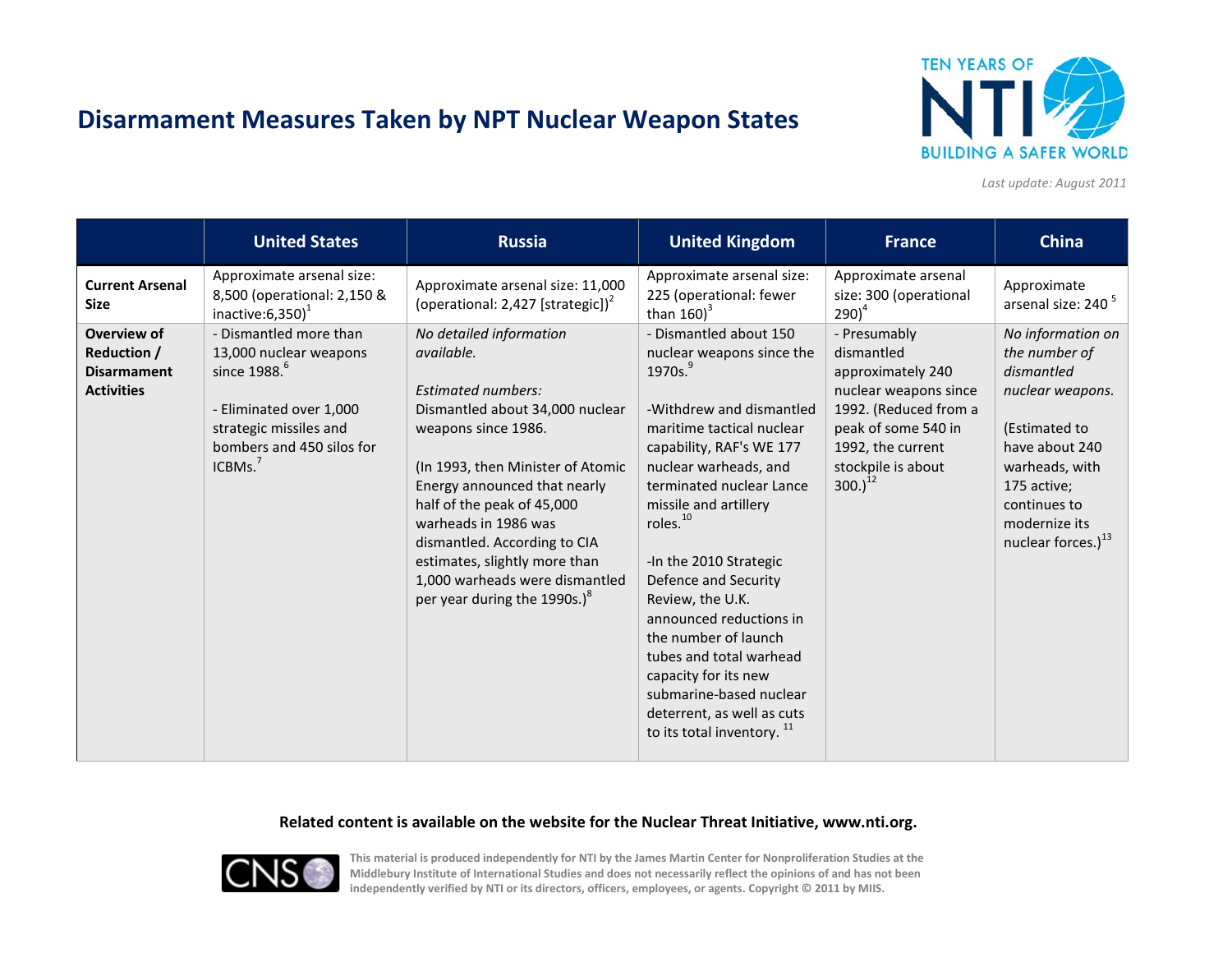

|                                     | <b>United States</b>                                                                                                                                                                                                                                                                                                                                                                                                                                                                                                                                                                                                                                                                                                                                                | <b>Russia</b>                                                                                                                                                                                                                                                                                                                                                                                                                                                                                                                                                                                                                                                                                                                                                                                                                                                                                                                                                         | <b>United Kingdom</b>                                                                                                                                                                                                                | <b>France</b> | <b>China</b>                                                                                                                                                               |
|-------------------------------------|---------------------------------------------------------------------------------------------------------------------------------------------------------------------------------------------------------------------------------------------------------------------------------------------------------------------------------------------------------------------------------------------------------------------------------------------------------------------------------------------------------------------------------------------------------------------------------------------------------------------------------------------------------------------------------------------------------------------------------------------------------------------|-----------------------------------------------------------------------------------------------------------------------------------------------------------------------------------------------------------------------------------------------------------------------------------------------------------------------------------------------------------------------------------------------------------------------------------------------------------------------------------------------------------------------------------------------------------------------------------------------------------------------------------------------------------------------------------------------------------------------------------------------------------------------------------------------------------------------------------------------------------------------------------------------------------------------------------------------------------------------|--------------------------------------------------------------------------------------------------------------------------------------------------------------------------------------------------------------------------------------|---------------|----------------------------------------------------------------------------------------------------------------------------------------------------------------------------|
| <b>Strategic</b><br><b>Warheads</b> | -Dismantled the last W56<br>warhead for the Minuteman II<br>ICBM in June 2006. <sup>14</sup><br>- Cancelled W-89, W-91<br>nuclear warheads in 1991. <sup>15</sup><br>START I counting rules<br>indicated the following<br>reduction has taken place<br>since September 1990.<br>- Retired 100 W 87 warheads<br>for MX Peacekeeper ICBMs. <sup>16</sup><br>- Retired 300 W62 warheads<br>for Minuteman III ICBMs. <sup>17</sup><br>- Completed dismantlement of<br>W68 warheads for retired<br>Poseidon C-3 SLBMs in 1995. <sup>18</sup><br>- Retired 2,208 W 76 warheads<br>for Trident I C-4 ICBMs. <sup>19</sup><br>- Retired 1,018 warheads for<br>B-52 (ALCM) and 243<br>warheads for B-52 (non-ALCM)<br>bombers. <sup>20</sup><br><b>New START limits each</b> | No detailed information available<br>on warhead dismantlement.<br>START I counting rules indicated the<br>following reduction has taken place<br>since September 1990.<br>- Retired 326 warheads for SS-11,<br>40 for SS-13, 188 for SS-17, 560 for<br>SS-24 (Silo) & 330 for SS 24 (rail). <sup>23</sup><br>- Retired 2,040 warheads for SS-18<br>& 984 warheads for SS-19, 45<br>warheads for SS-25. <sup>24</sup><br>- Retired 192 warheads for SS-N-6,<br>280 for SS-N-8, 12 for SS-N-17, 384<br>for SS-N-18, 600 for SS-N-20, 64 for<br>SS-N-23. $^{25}$<br>- Retired 160 warheads for Bear<br>(ALCM), 63 for Bear (non-ALCM),<br>and 8 for Blackjack bombers. <sup>26</sup><br>New START limits each side to no<br>more than 1,550 deployed warheads<br>by 2017. $^{27}$<br>- Potential deployed nuclear force<br>structure in 2017 will be reduced<br>to: ~630 ICBMs (SS-18, SS-27 & RS-<br>24), ~640 SLBMs and ~80 nuclear-<br>capable bombers. <sup>28</sup> | -Dismantled the last of 120<br>Chevaline SLBM warheads<br>removed from dismantled<br>Polaris missiles in 2002. <sup>29</sup><br>-Dismantled all remaining<br>(72) WE177 nuclear<br>gravity bombs by August<br>of 1998. <sup>30</sup> |               | Roughly 40 fewer<br>warheads from<br>1999 stockpiles<br>due to the<br>withdrawal of DF<br>3s and conversion<br>of some DF-21s to<br>non-nuclear<br>missions. <sup>31</sup> |

### **Related content is available on the website for the Nuclear Threat Initiative, www.nti.org.**

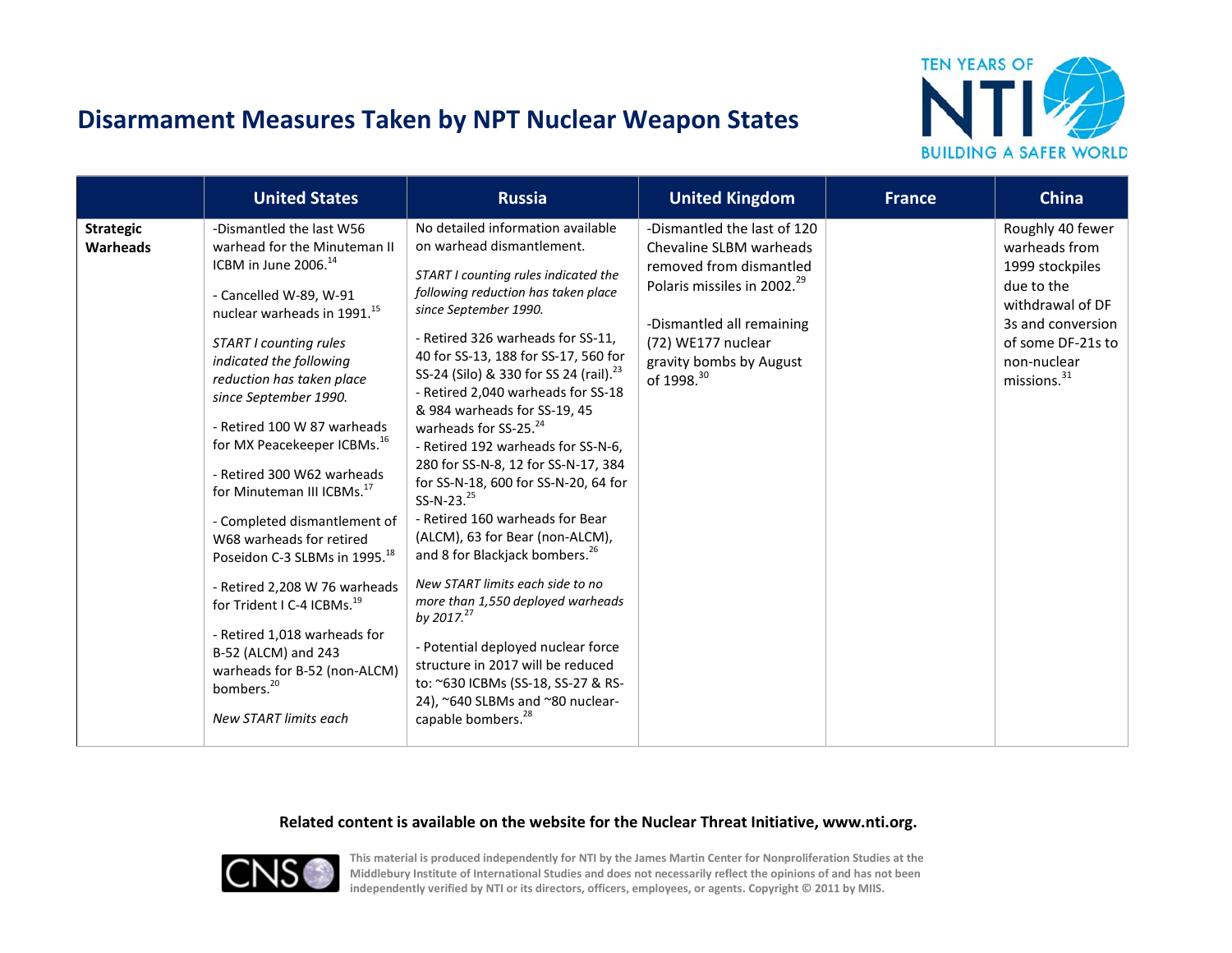

|                                             | <b>United States</b>                                                                                                                                                                                                                                                                                                                                                                                                                                                                                                         | <b>Russia</b>                                                                                                                                                                                                                                                                                                                                                                                                                                                                                                                                                                                                                                                                                                                                             | <b>United Kingdom</b> | <b>France</b>                                                                                                                                                                                                                             | China |
|---------------------------------------------|------------------------------------------------------------------------------------------------------------------------------------------------------------------------------------------------------------------------------------------------------------------------------------------------------------------------------------------------------------------------------------------------------------------------------------------------------------------------------------------------------------------------------|-----------------------------------------------------------------------------------------------------------------------------------------------------------------------------------------------------------------------------------------------------------------------------------------------------------------------------------------------------------------------------------------------------------------------------------------------------------------------------------------------------------------------------------------------------------------------------------------------------------------------------------------------------------------------------------------------------------------------------------------------------------|-----------------------|-------------------------------------------------------------------------------------------------------------------------------------------------------------------------------------------------------------------------------------------|-------|
| <b>Strategic</b><br><b>Delivery Systems</b> | - MX Peacekeeper missiles<br>were deactivated. <sup>32</sup><br><b>START I counting rules</b><br>indicated the following<br>reductions have taken place<br>since September 1990.<br>- Minuteman II ICBMs were<br>dismantled.<br>- Retired Poseidon C-3<br>SLBMs. <sup>33</sup><br>- Retired 240 Trident I (C-4)<br>SLBMs. <sup>34</sup><br>- Retired 94 B-52 (ALCM) and<br>243 B-52 (non-ALCM)<br>bombers. <sup>35</sup><br>New START limits each side<br>to no more than 700<br>deployed delivery systems by<br>$2017^{36}$ | <b>START I counting rules indicated</b><br>the following reductions have taken<br>place since September 1990.<br>- Retired 326 SS-11, 40 SS-13, 47<br>SS-17, 56 SS 24 (silo), and 33 SS-<br>24 (rail). 37<br>- Retired 204 SS-18, 164 SS-19, <sup>38</sup><br>45 SS-25, 192 SS-N-6, 280 SS-N-8,<br>12 SS-N-17 SLBMs, 39 28 SS-N-18,<br>60 SS-N-20, and 16 SS-N-23<br>SLBMs. <sup>40</sup><br>- Retired 20 Bear (ALCM), 63 Bear<br>(Non-ALCM), 1 Blackjack<br>bomber. <sup>41</sup><br>- As of Jan. 1, 2010, eliminated<br>about 1,600 launchers of ICBMs<br>& SLBMs, 3,100 ICBMs & SLBMs,<br>47 nuclear submarines, and 67<br>heavy bombers. <sup>42</sup><br>New START limits each side to no<br>more than 700 deployed delivery<br>systems by $2017.43$ |                       | - Dismantled the last of<br>its surface-to-surface<br>short range Hades<br>missiles (approx. 20-25<br>missiles), 23 June<br>1997. <sup>44</sup><br>- Dismantled the last of<br>the S-3D ICBM's (18) at<br>Plateau d'Albion. <sup>45</sup> |       |

### **Related content is available on the website for the Nuclear Threat Initiative, www.nti.org.**

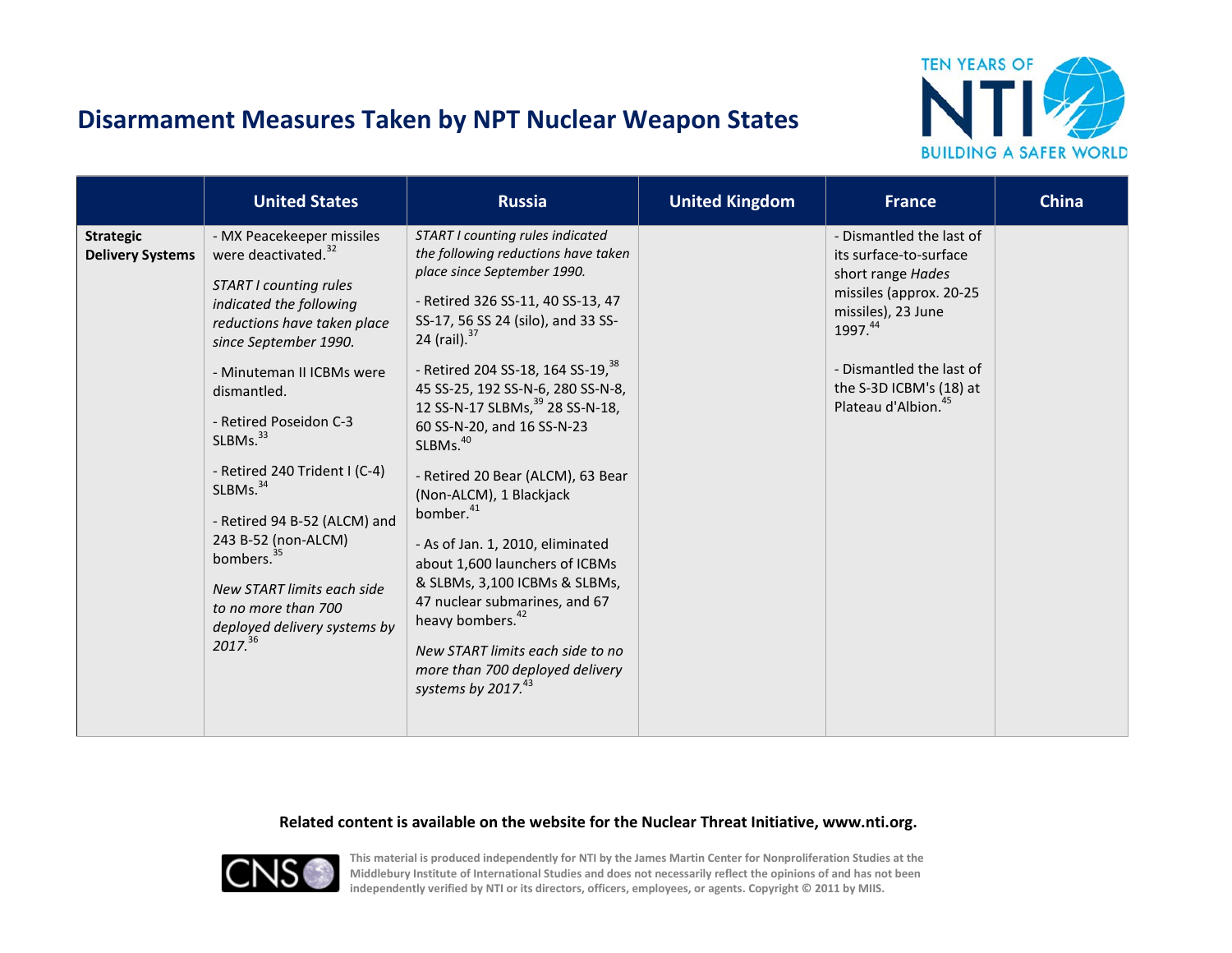

|               | <b>United States</b>                                                                                                                                                                                                                                                                                                                                                                                  | <b>Russia</b>                                                                                                                                                                                                                                                                              | <b>United Kingdom</b>                                                                                                                            | <b>France</b>                                                                   | China                                                                                                                                         |
|---------------|-------------------------------------------------------------------------------------------------------------------------------------------------------------------------------------------------------------------------------------------------------------------------------------------------------------------------------------------------------------------------------------------------------|--------------------------------------------------------------------------------------------------------------------------------------------------------------------------------------------------------------------------------------------------------------------------------------------|--------------------------------------------------------------------------------------------------------------------------------------------------|---------------------------------------------------------------------------------|-----------------------------------------------------------------------------------------------------------------------------------------------|
| Non-Strategic | - Dismantled 3,000 non-<br>strategic nuclear weapons. <sup>46</sup><br>- Dismantled the last W-79<br>nuclear artillery shell in 2003<br>and cancelled B-90 nuclear<br>bomb. <sup>47</sup><br>- B61-10 bombs now inactive <sup>48</sup><br>-As of 2011, 760 non-strategic<br>warheads remained in the U.S.<br>nuclear arsenal, including 200<br>B61 gravity bombs deployed in<br>Europe. <sup>49</sup> | No detailed information<br>available.<br>- In 2010, the Russian<br>government stated it had<br>reduced its inventory of<br>nonstrategic nuclear weapons by<br>75%. $50$<br>- According to the Russian<br>government, all non-strategic<br>nuclear warheads are in central<br>storage. $51$ | - As of 1999 the UK has no<br>tactical nuclear weapons.<br>However it does maintain<br>a "sub-strategic" capability<br>through one of its SSBNs. | - Early phase out of<br>Pluton tactical missiles<br>and AN-52 gravity<br>bombs. | - Less is known<br>about the<br>quantity and the<br>dismantlement of<br>China's tactical<br>weapons than its<br>strategic nuclear<br>weapons. |

#### **Sources:**

[1] Shannon N. Kile, Vitaly Fedchenko, Bharath Gopalaswamy and Hans M. Kristensen, "World Nuclear Forces," in SIPRI Yearbook 2011: Armaments, Disarmament and International Security, Stockholm International Peace Research Institute (Oxford: Oxford University Press, 2011), pp. 320-359. SIPRI bases its figures on data provided by the US Department of Defense. The 6,350 inactive warheads (about) include some 2,850 held in reserve and 3,500 retired warheads awaiting dismantlement.

[2] Hans M. Kristensen and Robert S. Norris, "Russian nuclear forces, 2011," Bulletin of the Atomic Scientists 67:3 (May 2011), pp. 67-74; Shannon N. Kile, Vitaly Fedchenko, Bharath Gopalaswamy and Hans M. Kristensen, "World Nuclear Forces," in SIPRI Yearbook 2011: Armaments, Disarmament and International Security, Stockholm International Peace Research Institute (Oxford: Oxford University Press, 2011), pp. 320-359. The estimate of 2,427 operational warheads derived by Kristensen and others takes into account the fact that the Russian government claims its 3,700-5,400 non-strategic warheads are located in central storage. In addition to its centrally stored non-strategic warheads, there are somewhere between 3170 and 4870 strategic warheads in reserve or awaiting dismantlement.

#### **Related content is available on the website for the Nuclear Threat Initiative, www.nti.org.**

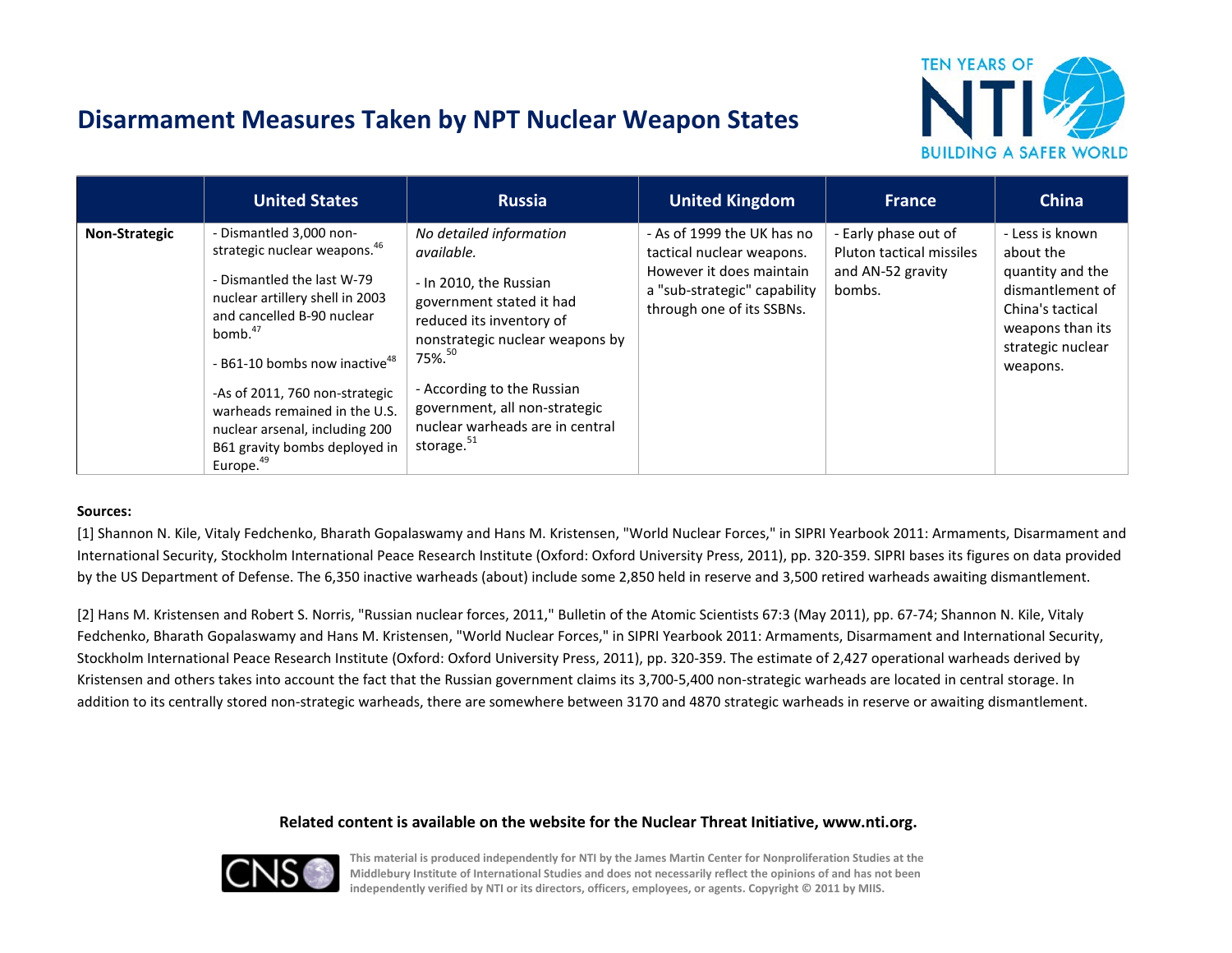

[3] Prime Minister of the United Kingdom by Command of Her Majesty, "Securing Britain in an Age of Uncertainty: The Strategic Defence and Security Review," (London: Crown Copyright, 2010), pp. 37-38. The 2010 SDSR states the UK has a "nuclear warhead stockpile ceiling" at 225 warheads, with "fewer than" 160 as operational.

[4] Shannon N. Kile, Vitaly Fedchenko, Bharath Gopalaswamy and Hans M. Kristensen, "World Nuclear Forces," in SIPRI Yearbook 2011: Armaments, Disarmament and International Security, Stockholm International Peace Research Institute (Oxford: Oxford University Press, 2011), pp. 320-359. SIPRI based its estimate of the French nuclear arsenal on the 2008 French White Paper on Defence and International Security, as well as speeches given by President Nicolas Sarkozy on security during the same year. While France claims to have no reserve warheads, SIPRI estimates that it may have 10 spare warheads.

[5] Robert S. Norris and Hans M. Kristensen, "Chinese nuclear forces, 2010," Bulletin of the Atomic Scientists 66:6 (November 2010), pp. 134-141. China does not release information on the size of its nuclear arsenal. Therefore, all estimates rely on open source information in the form of media reports and statements provided by Chinese government officials.

[6] "Disarmament, the United States, and the Treaty on the Non-Proliferation of Nuclear Weapons - Working paper submitted by the United States of America," NPT/CONF.2010/PC.I/WP.19. http://daccessdds.un.org.

[7] "Disarmament, the United States and the NPT," Statement by Christopher Ford at the Conference on "Preparing for 2010: Getting the Process Right," Annecy, France, March 17, 2007, www.state.gov.

[8] Robert S. Norris and Hans M. Kristensen, "Global Nuclear Stockpiles, 1945-2006," Bulletin of the Atomic Scientists, July/August 2006, http://thebulletin.metapress.com.

[9] Robert S. Norris and Hans M. Kristensen, "Global Nuclear Stockpiles, 1945-2006," Bulletin of the Atomic Scientists, July/August 2006, http://thebulletin.metapress.com.

[10] "Working paper on disarmament submitted by the United Kingdom of Great Britain and Northern Ireland," NPT/Conf/2010/PC.IWP.59.

[11] Prime Minister of the United Kingdom by Command of Her Majesty, "Securing Britain in an Age of Uncertainty: The Strategic Defence and Security Review," (London: Crown Copyright, 2010), pp. 37-39.

### **Related content is available on the website for the Nuclear Threat Initiative, www.nti.org.**

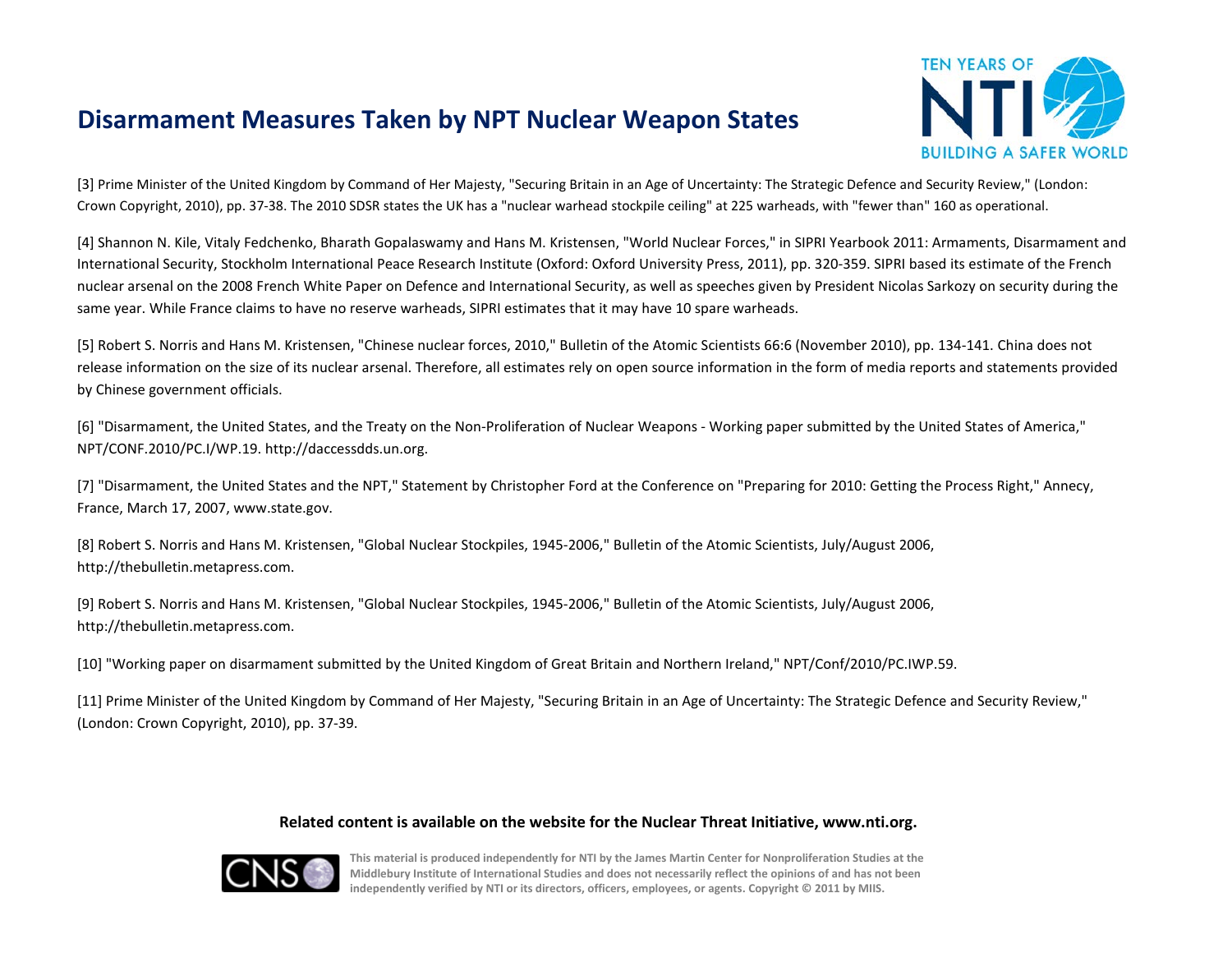

[12] Robert S. Norris and Hans M. Kristensen, "Global nuclear weapons inventories, 1945-2010," Bulletin of the Atomic Scientists 66:4 (July 2010), pp. 77-83.

[13] Robert S. Norris and Hans M. Kristensen, "Chinese nuclear forces, 2010," Bulletin of the Atomic Scientists 66:6 (November 2010), pp. 134-141.

[14] "Disarmament, the United States, and the Treaty on the Non-Proliferation of Nuclear Weapons - Working paper submitted by the United States of America," NPT/CONF.2010/PC.I/WP.19. http://daccessdds.un.org.

[15] "Disarmament, the United States, and the Treaty on the Non-Proliferation of Nuclear Weapons - Working paper submitted by the United States of America," NPT/CONF.2010/PC.I/WP.19. http://daccessdds.un.org.

[16] "Fact Sheet, Current Strategic U.S. Nuclear Forces (As of January 1, 2007)," Arms Control Association, June 2007, www.armscontrol.org.

[17] "Fact Sheet, Current Strategic U.S. Nuclear Forces (As of January 1, 2007)," Arms Control Association, June 2007, www.armscontrol.org.

[18] "Fact Sheet, Current Strategic U.S. Nuclear Forces (As of January 1, 2007)," Arms Control Association, June 2007, www.armscontrol.org.

[19] "Fact Sheet, Current Strategic U.S. Nuclear Forces (As of January 1, 2007)," Arms Control Association, June 2007, www.armscontrol.org.

[20] "Fact Sheet, Current Strategic U.S. Nuclear Forces (As of January 1, 2007)" Arms Control Association, June 2007, www.armscontrol.org.

[21] Amy F. Woolf, "The New START Treaty: Central Limits and Key Provisions," Congressional Research Service, 18 June 2010, http://lugar.senate.gov.

[22] "U.S. Strategic Nuclear Forces Under New START," Arms Control Associations, armscontrol.org, Accessed 12 July 2011; Amy F. Woolf, "The New START Treaty: Central Limits and Key Provisions," Congressional Research Service, 18 June 2010, http://lugar.senate.gov.

[23] Fact Sheets, "Current Strategic Nuclear Forces of the Former Soviet Union (As of January 1, 2007)," Arms Control Association, www.armscontrol.org.

[24] Fact Sheets, "Current Strategic Nuclear Forces of the Former Soviet Union (As of January 1, 2007)," Arms Control Association, www.armscontrol.org.

[25] Fact Sheets, "Current Strategic Nuclear Forces of the Former Soviet Union (As of January 1, 2007)," Arms Control Association, www.armscontrol.org.

#### **Related content is available on the website for the Nuclear Threat Initiative, www.nti.org.**

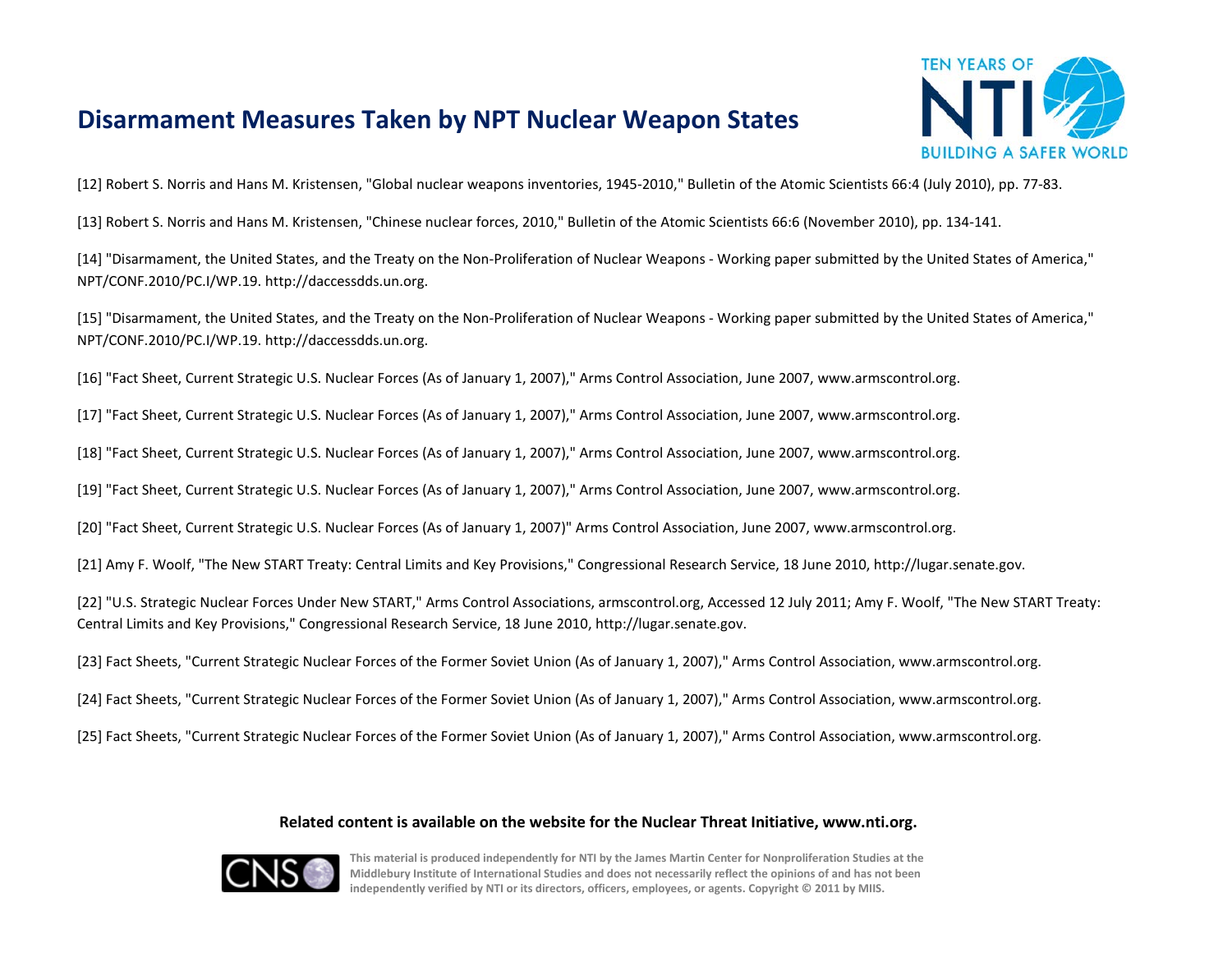

[26] Fact Sheets, "Current Strategic Nuclear Forces of the Former Soviet Union (As of January 1, 2007)," Arms Control Association, www.armscontrol.org.

[27] Amy F. Woolf, "The New START Treaty: Central Limits and Key Provisions," Congressional Research Service, 18 June 2010, http://lugar.senate.gov.

[28] Amy F. Woolf, "The New START Treaty: Central Limits and Key Provisions," Congressional Research Service, 18 June 2010, http://lugar.senate.gov.

[29] "Statement by Ambassador David Broucher at the second session of Preparatory Committee for the 2005 NPT Review Conference," www.fco.gov.uk.

[30] "Table of British Nuclear Forces 2002," Natural Resources Defense Council, www.nrdc.org.

[31] Robert S. Norris and Hans M. Kristensen, "Chinese nuclear forces, 2006," Bulletin of the Atomic Scientists, May/June 2006, http://thebulletin.metapress.com.

[32] "Disarmament, the United States, and the Treaty on the Non-Proliferation of Nuclear Weapons - Working paper submitted by the United States of America," NPT/CONF.2010/PC.I/WP.19. http://daccessdds.un.org.

[33] "Fact Sheet, Current Strategic U.S. Nuclear Forces (As of January 1, 2007)," Arms Control Association, June 2007, www.armscontrol.org.

[34] "Fact Sheet, Current Strategic U.S. Nuclear Forces (As of January 1, 2007)," Arms Control Association, June 2007, www.armscontrol.org.

[35] "Fact Sheet, Current Strategic U.S. Nuclear Forces (As of January 1, 2007)," Arms Control Association, June 2007, www.armscontrol.org.

[36] Amy F. Woolf, "The New START Treaty: Central Limits and Key Provisions," Congressional Research Service, 18 June 2010, http://lugar.senate.gov.

[37] "Current Strategic Nuclear Forces of the Former Soviet Union," Arms Control Association, June 2007, www.armscontrol.org.

[38] "Current Strategic Nuclear Forces of the Former Soviet Union," Arms Control Association, June 2007, www.armscontrol.org.

[39] "Current Strategic Nuclear Forces of the Former Soviet Union," Arms Control Association, June 2007, www.armscontrol.org.

[40] "Current Strategic Nuclear Forces of the Former Soviet Union," Arms Control Association, June 2007, www.armscontrol.org.

#### **Related content is available on the website for the Nuclear Threat Initiative, www.nti.org.**